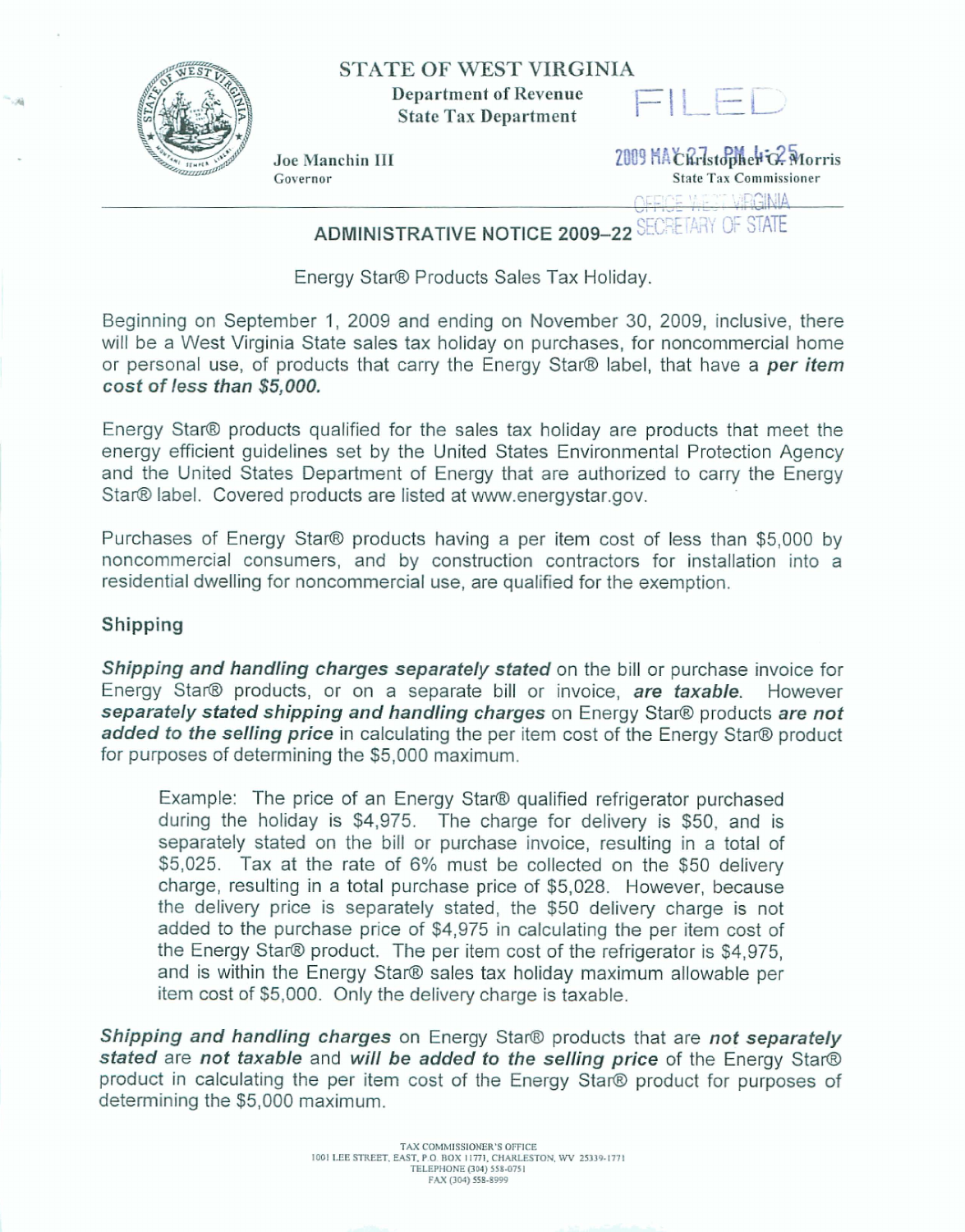Example: The price of an Energy Star@ qualified refrigerator purchased during the holiday is \$4,975. The charge for delivery is \$50 and is not separately stated on the bill or purchase invoice, resulting in a total of \$5,025. Because the delivery charge is not separately stated, the \$50 delivery charge is added to the purchase price of \$4,975 in calculating the per item cost of the Energy Star@ product. The per item cost of the refrigerator is \$5,025. This is above the Energy Star@ sales tax holiday maximum allowable per item cost of \$5,000, so the entire purchase is taxable.

## Installation

**lnstallation charges separately stated** on the bill or purchase invoice for Energy Star@ products, or on a separate bill or invoice, **are taxable.** However separately stated installation charges on Energy Star@ products are **not added to the selling price** in calculating the per item cost of the Energy Star@ product for purposes of determining the \$5,000 maximum.

Example: The price of an Energy Star@ qualified refrigerator purchased during the holiday is \$4,975, and requires plumbing for an ice maker. The charge for installing the ice maker is \$50, and is separately stated on the bill or purchase invoice, resulting in a total of \$5,025. Tax at the rate of 6% must be collected on the \$50 installation charge, resulting in a total purchase price of \$5,028. However, because the installation charge is separately stated, the \$50 installation charge is not added to the purchase price of \$4,975 in calculating the per item cost of the Energy Star@ product. The per item cost of the refrigerator is \$4,975, and is within the Energy Star@ sales tax holiday maximum allowable per item cost of \$5,000. Only the installation charge is taxable.

**Charges** for **installation** of an Energy Star@ product that are **not separately stated** on the bill or purchase invoice, where the installation is provided or arranged by the vendor, are **not taxable.** However the charges for installation of Energy Star@ products **will be**  added to the selling price in calculating the per item cost of the Energy Star® product for purposes of determining whether the \$5,000 maximum allowable per item cost has been exceeded.

Example: The price of an Energy Star® qualified refrigerator purchased during the holiday is \$4,975, and requires plumbing for an ice maker. The charge for installing the ice maker is \$50, and is not separately stated on the bill or purchase invoice, resulting in a total of \$5,025. Because the installation charge is not separately stated, the \$50 installation charge is added to the purchase price of \$4,975 in calculating the per item cost of the Energy Star@ product. The per item cost of the refrigerator is \$5,025.